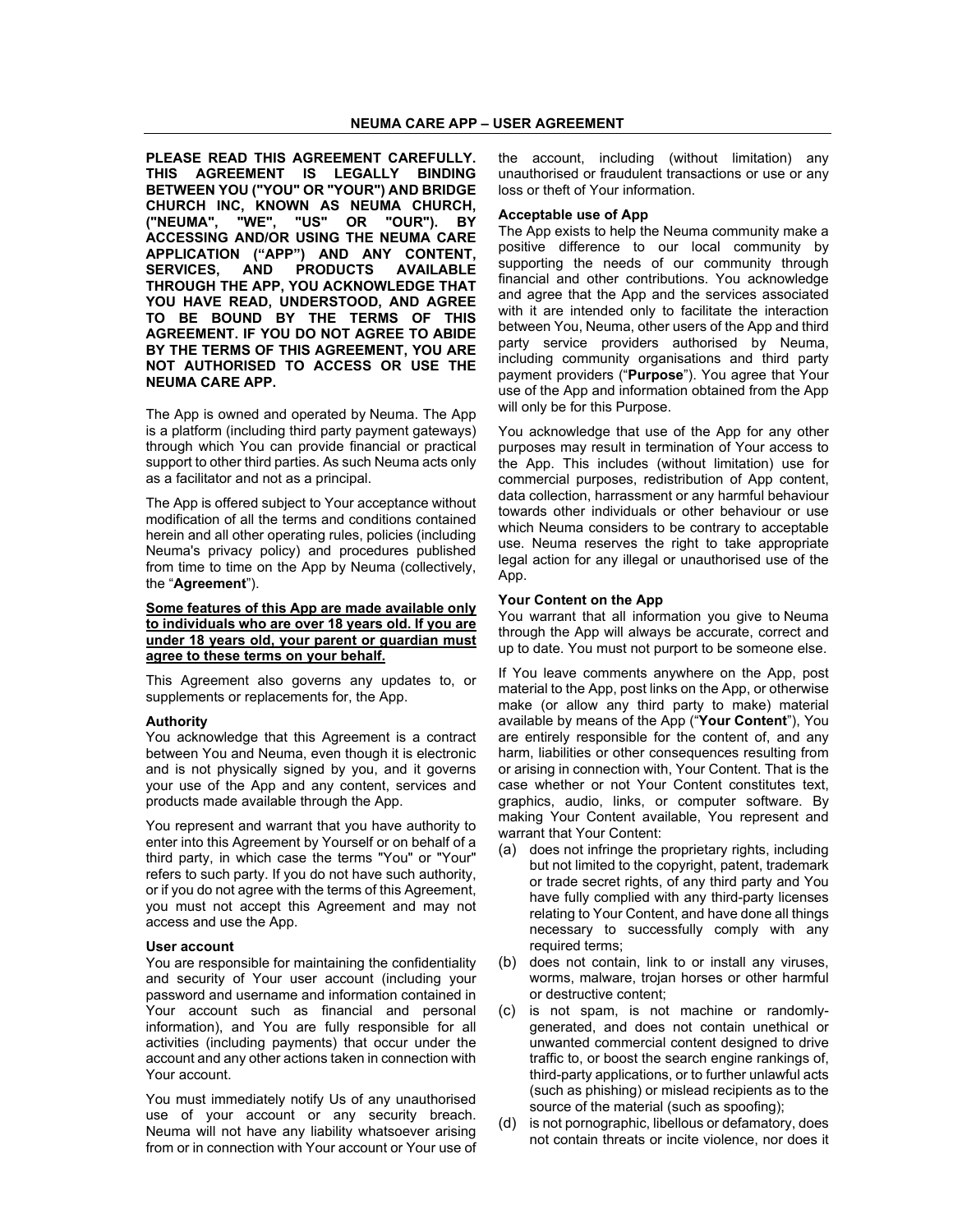violate the privacy or publicity rights of any third party.

Without limiting any of the above representations or warranties. Neuma has the right (though not the obligation) to, in Neuma's sole discretion to refuse or remove any content that, in Neuma's reasonable opinion, violates this Agreement or any policy or is in any way harmful or objectionable and or terminate or deny access to and use of the App to any individual or entity for any reason, in Neuma's sole discretion.

By submitting Your content to Neuma for inclusion on the App, You grant Neuma a world-wide, royalty-free, and non-exclusive license to reproduce, modify, adapt and publish the content created by You or stored in Your user account for the purpose of displaying, distributing, promoting, marketing or any other lawful use.

You represent and warrant that Your Content and Your use of the App will at all times: (i) be in strict accordance with this Agreement and with all applicable laws and regulations; and (ii) not infringe or misappropriate the intellectual property rights of any third party.

### **Other content**

Neuma does not represent or imply that it approves of or endorses any of the contributed content in the App, or that it believes such material to be accurate, useful or non-harmful. You are responsible for taking precautions as necessary to protect Yourself and Your devices from viruses, worms, trojan horses, and other harmful or destructive content. The App may, through the intervention of third parties or other users, contain content that is offensive, indecent, or otherwise objectionable, as well as content containing technical inaccuracies, typographical mistakes, and other errors. Neuma disclaims any responsibility for any harm, offence, injury, loss or damage to any person resulting from the use or viewing of the App.

### **Use of Your Information**

We may collect personally identifiable information from You in a variety of ways, including through online forms and other instances where You are invited to volunteer such information, including, but not limited to, when You register on our App, make a donation or contribution or subscribe to our newsletter. You may be asked to enter information including Your name, email address, mailing address, phone number, financial information (such as credit card numbers), or GPS location ("**Your Information**").

Your Information and other information collected from You or gathered from Your use of the App may be used to personalize Your experience, improve our App, improve customer service, process transactions, and send periodic emails. Your email address will only be used to send You information and updates relating to the App and related products and services or for any other purpose notified by Neuma to You. If You decide to opt-in to our mailing list, You will receive emails that may include news, updates, and related information. If You would like to unsubscribe from receiving future emails, we include unsubscribe instructions in each email.

We do not sell, trade, or otherwise transfer to outside parties Your personally identifiable information, except to provide the introductions, products or services You have requested. This does not include trusted third parties who assist us in operating our App, conducting our services or serving You, so long as those parties agree to keep this information confidential. We may also release Your Information when we believe release is appropriate to comply with the law, enforce our App policies, or protect Our or others rights, property, or safety. However, non-personally identifiable user information may be provided to other parties for marketing, advertising, or other uses.

We implement a variety of security measures to maintain the safety of Your personal information when You use this App.

## **Payments**

All payments made through the App will be referred to and processed by secure third-party payment gateway providers. To the maximum extent permitted by law, Neuma disclaims all warranties, representations and liabilities in respect of all such payments. Any payment issues or disputes should be resolved directly with the payment processor or with the third party recipient of the funds.

# **Cookies**

We may use cookies (small pieces of information that Your browser stores on Your device's hard drive) to help us remember and process Your use of the App, understand and save Your preferences for future visits and compile aggregate data about App traffic and App interaction so that we can offer better App experiences and tools in the future. We may contract with thirdparty service providers to assist us in better understanding our App users and their needs. These service providers are not permitted to use the information collected on our behalf except to help us conduct and improve our services.

### **Third-party links**

To facilitate its use, our App may contain links to independent third-party applications or websites which have separate and independent terms of service and privacy policies. Your clicking on a link and Your use of the App is at Your own risk. You accept third party terms and policies as a condition of access to them. We are not responsible for examining or evaluating, and we do not warrant the offerings, or imply Our approval, of any such third parties*.* We do not accept any responsibility or liability whatsoever for the content and activities of those third party applications or websites, or the consequences of Your interaction with them. At the same time, we seek to protect the integrity of our App and welcome any feedback about those third-party applications or websites.

#### **Intellectual property**

The App and all of the service marks, graphics logos and related products of Neuma and other third parties used in the App are subject to copyright and other intellectual property rights. This Agreement does not transfer from Neuma to You any of Neuma's or third party intellectual property other than a personal, nonexclusive, non-transferable, royalty-free, limited and revocable license whilst you are a user to use the App pursuant to this Agreement, to use the App for personal and/or non-commercial use only on a device owned or controlled by You and to copy and store material from the App in Your device's cache memory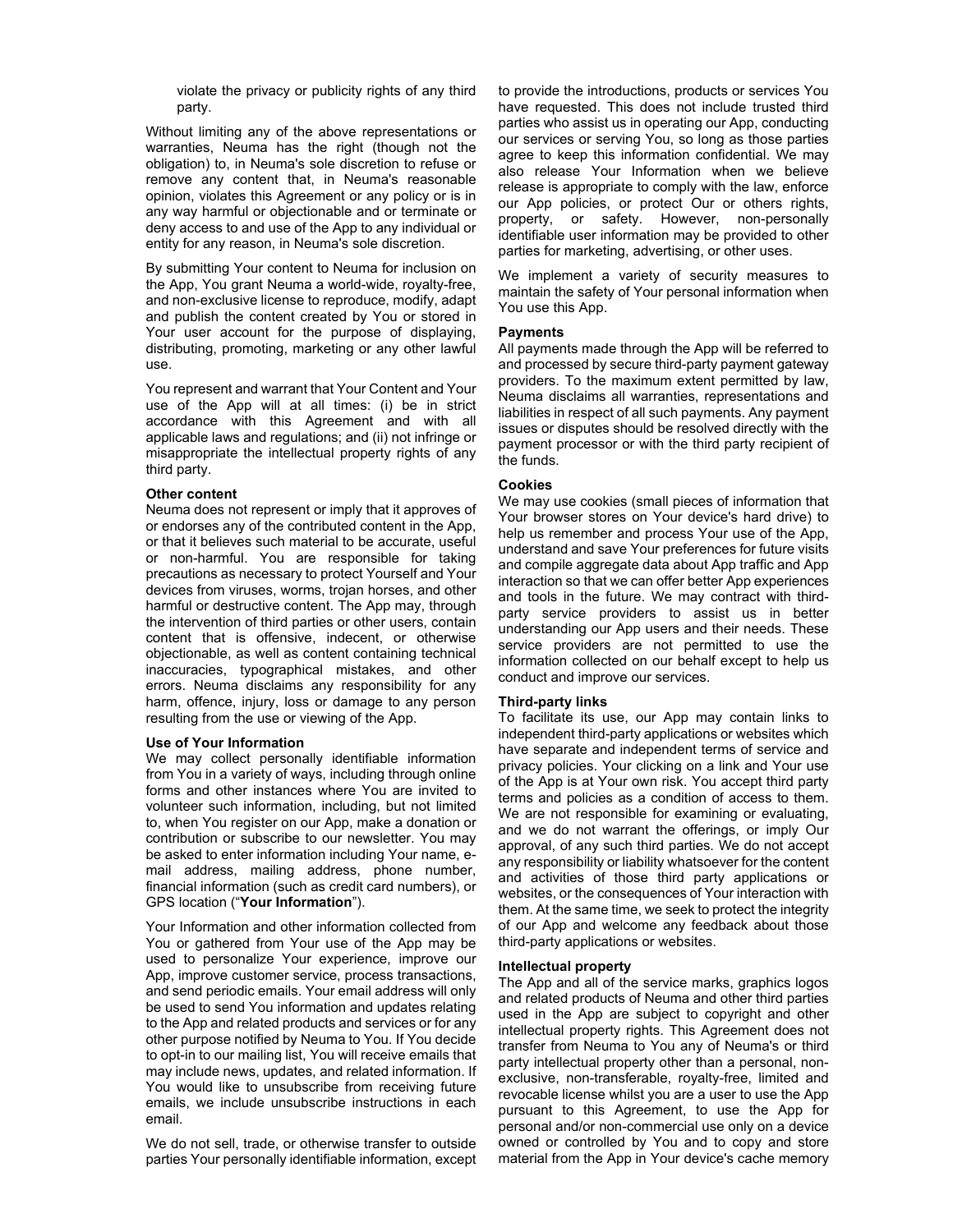and print pages from the App for your own personal and non-commercial use. All other rights are expressly reserved by Neuma who retains all rights in the App and related content and services. You further agree not to change or delete any proprietary notices from materials downloaded from the App.

#### **Suspension of service**

Neuma reserves the right at all times without notice to You to suspend the operation of the App or Your access to the App for any period of time determined by Neuma in its sole discretion to allow for maintenance, system upgrades or for any other reason.

# **Termination**

Neuma may suspend or terminate Your account or Your access to all or any part of the App at any time, with or without cause, with or without notice, effective immediately. If You wish to terminate this Agreement You may simply discontinue using the App. Neuma can terminate the App immediately as part of a general shut down of our service. All provisions of this Agreement which by their nature should survive termination will survive termination, including, without limitation, ownership provisions, warranty disclaimers, indemnity and limitations of liability.

#### **No warranties**

You acknowledge and agree that: (i) the App is provided on an "as is where is basis" and that Neuma makes no representations or warranties whatsoever, express or implied, as to App (including without limitation the functionality, appearance, accessibility, or contributed content in the App); and (ii) to the maximum extent permitted by law Neuma denies and shall have no liability whatsoever for any claims or liabilities arising from, or in connection with, the App, including without limitation Your use of the App, any content on the App and any payments or other interactions You have with third parties through the App. In no circumstances will Neuma have any liability for any special, incidental or consequential damages.

### **Indemnification**

You agree to indemnify and hold harmless Neuma, its contractors, and its licensors, and their respective directors, officers, employees and agents from and against any and all claims, liabilities and expenses, including legal fees on an own client basis, arising out of Your use or misuse of the App (including in relation to any third party services offered through the App), including but not limited to Your violation of this Agreement or the violation of any rights of a third party.

We reserve the right to assume the exclusive defence and control of any matter otherwise subject to indemnification by You, in which event You must cooperate in asserting any available defences. In the event of any third party claim that the App or Your possession and use of the App infringes that third party's intellectual property right, We reserve the right to be solely responsible for the investigation, defence, settlement and discharge of any such intellectual property infringement claim.

### **Dispute resolution**

If any dispute arises under or in connection with this Agreement which cannot be settled by reasonable discussion, the parties agree that, prior to

commencing any legal proceedings, they will first engage the services of a professional mediator agreed upon by the parties and attempt in good faith to resolve the dispute through confidential non-binding mediation. If a mediator cannot be agreed between the parties within 7 days of receiving any party's notice of dispute, the mediator shall be a person appointed by the Chair of Resolution Institute, or the Chair's designated representative. The Resolution Institute Mediation Rules shall apply to the mediation. It is a condition precedent to the right of either party to commence arbitration or litigation other than for interlocutory relief that it has first offered to submit the dispute to mediation.

## **Governing law and jurisdiction**

This Agreement is governed by the laws of Victoria, Australia, without regard to conflict of laws rules. You irrevocably consent to the exclusive jurisdiction of the courts of Victoria, Australia, for purposes of any legal action arising out of or related to the use of the App or this Agreement.

## **Miscellaneous**

This Agreement constitutes the entire agreement between Neuma and You concerning the subject matter hereof. It may only be modified by a written amendment signed by an authorised executive of Neuma, or by the posting on the App by Neuma of an authorised revised version. If any part of this Agreement is held invalid or unenforceable, that part will be construed to reflect the parties' original intent, and the remaining portions will remain in full force and effect. A waiver by either party of any term or condition of this Agreement or any breach thereof, in any one instance, will not waive such term or condition or any subsequent breach thereof. You may not assign Your rights under this Agreement to any party. Neuma may assign its rights under this Agreement without condition.

### **Privacy**

Neuma takes your privacy seriously and any information provided through your use of the App is subject to Neuma's Privacy Policy, which is available by contacting HR at Neuma Church.

## **Changes**

Neuma reserves the right to replace or amend this Agreement and/or our Privacy Policy or other policies governing the use of the App from time to time at our sole discretion. App users are encouraged to check these policies for such updated versions. Your continued use of this App following any replacement or amendment to this policy constitutes Your acceptance of the new amended or replaced version.

Neuma reserves the right at all times without notice to the Provider to make changes to the App, including but not limited to altering, updating, upgrading, removing or replacing the functionality, content and/or appearance of the App. Neuma may also, in the future, offer new services and/or features through the App (including, the release of new tools and resources). These will be subject to the terms and conditions of this Agreement.

## **Contacting us**